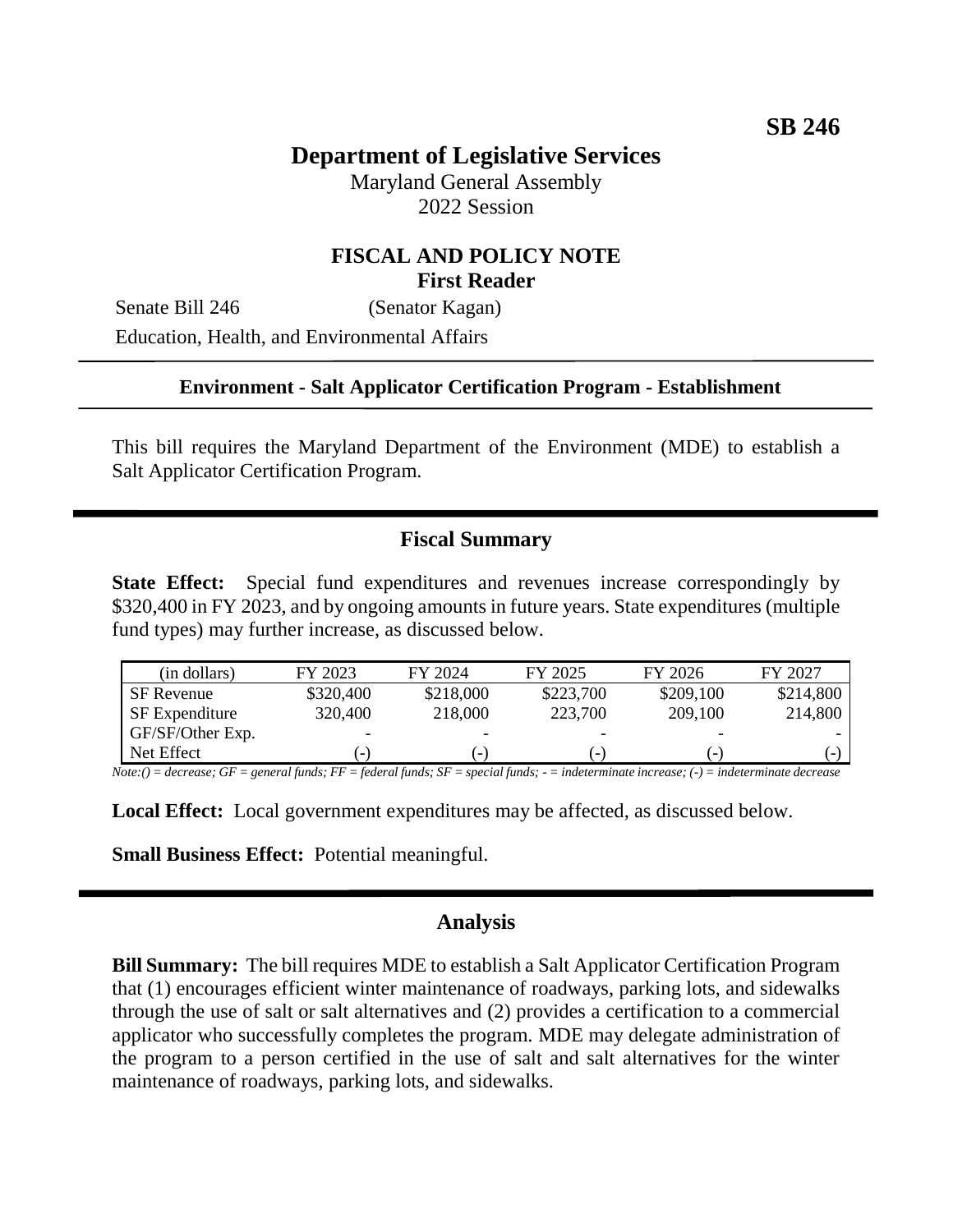"Commercial applicator" is defined as an individual who applies, or supervises the application of, salt or a salt alternative. "Commercial applicator" includes private business owners and property managers but not State or local government employees.

Each commercial applicator must participate in the program, be certified by October 1, 2024, and maintain a valid certification to continue providing the services of a commercial applicator. A salt applicator certification is valid for three years. MDE must charge a fee to participate in the program, which must be set at an amount that recovers the costs of administering the program.

Certified commercial applicators must also maintain, for a minimum of three years, records of each salt application for a winter weather event and submit an annual report on their salt use to MDE.

MDE may adopt regulations to carry out the bill.

**Current Law:** Chapters 606 and 607 of 2010 required the State Highway Administration (SHA), in consultation with MDE, to develop a road salt management best practices guidance document (now referred to by SHA as the [Statewide Salt Management Plan\)](https://roads.maryland.gov/OOM/Statewide_Salt_Management_Plan.pdf) by October 1, 2011, for use by local jurisdictions and the State to minimize the adverse environmental impacts of road salt runoff in the State. SHA must annually update the guidance document and make it available to the public on the administration's website. Under Chapters 606 and 607, SHA is authorized to, within the road salt management best practices guidance document:

- establish best management practices that protect the environment from the negative impacts of road salt;
- identify all activities that may result in the release of road salt into the environment;
- take into consideration highway safety to the greatest extent possible;
- establish standards and procedures for identifying areas that are particularly vulnerable to road salt runoff and additional road salt management practices that need to be implemented in those areas;
- establish goals for achieving a reduction of the environmental impact of road salt released into the environment;
- include a training program for all State, local, and contract personnel who perform winter maintenance activities involving the use of road salt;
- establish response procedures to address uncontrolled releases of road salt that may adversely impact the environment; and
- establish record keeping and annual reporting procedures for the quantity of road salt used, the locations where the road salt is used, and any training conducted.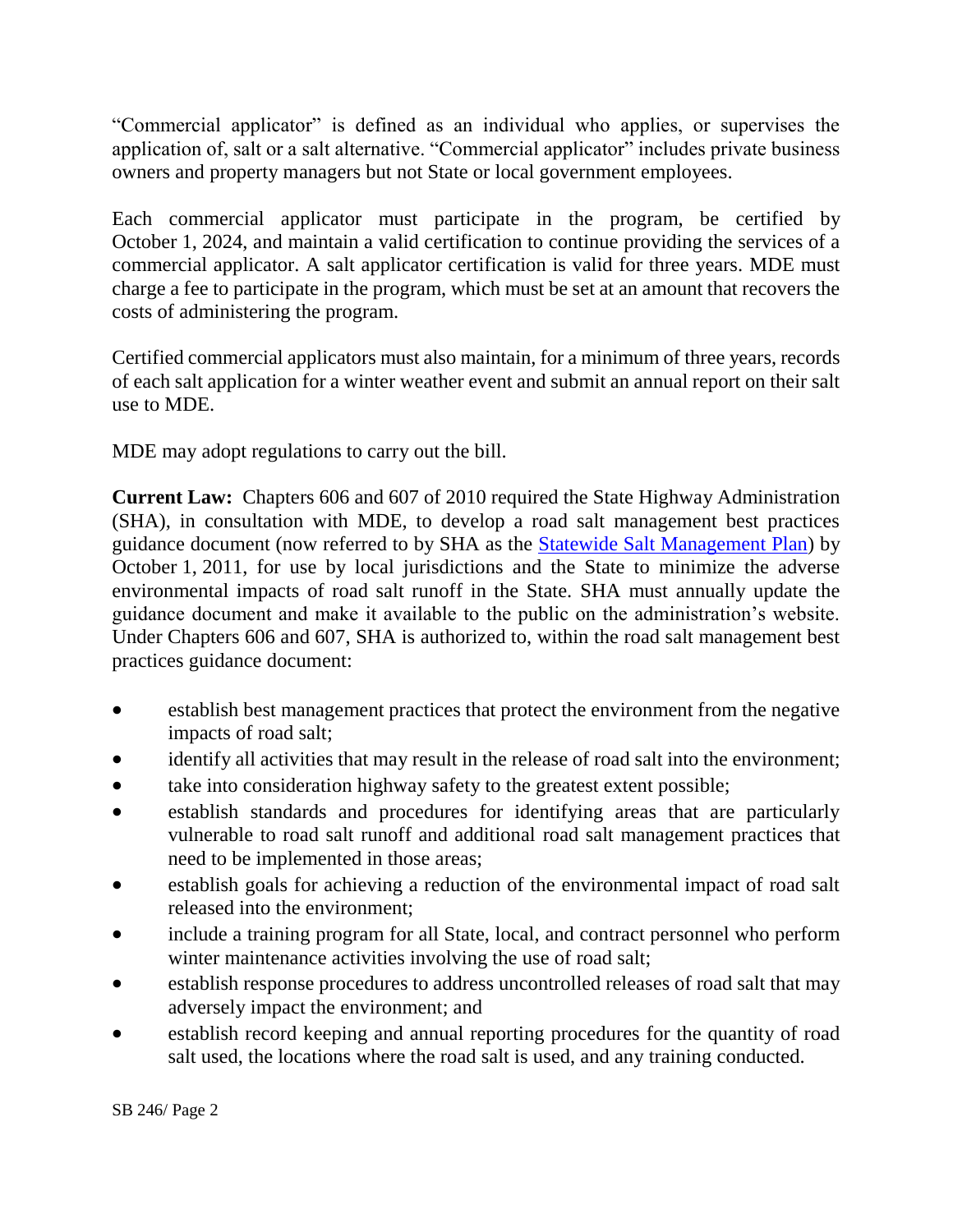### **State Expenditures:**

### *Maryland Department of the Environment Program Costs*

Special fund expenditures increase by \$320,409 in fiscal 2023, which accounts for the bill's October 1, 2022 effective date. This estimate reflects the cost of (1) hiring a natural resource planner (to develop and coordinate the Salt Applicator Certification Program) and two administrative aides (to handle administration of the program, including tracking certification information, issuing certifications, and communicating with commercial applicators) and (2) contractual services for curriculum (and test) development, online training software (to pair with hands-on training), and database management solutions. The estimate includes salaries, fringe benefits, one-time start-up costs, and ongoing operating expenses.

MDE is currently developing a voluntary winter salt application training program and has secured a \$65,000 contract for development of curriculum and virtual training options. MDE expects to delegate administration of the program to a third party. If this bill is enacted, because it requires a mandatory certification program, MDE expects to instead administer the program within the department, requiring the additional resources described above and shown below, including additional curriculum development resources (beyond the \$65,000) needed to develop a mandatory certification program, including both training and a test.

| <b>Total FY 2023 MDE Expenditures</b> | \$320,409 |
|---------------------------------------|-----------|
| <b>Other Operating Expenses</b>       | 23,029    |
| <b>Contractual Services</b>           | 150,000   |
| Salaries and Fringe Benefits          | \$147,380 |
| <b>Positions</b>                      | 3.0       |

Future year expenditures reflect full salaries with annual increases and employee turnover, contractual services costs in fiscal 2024 and 2025, as well as annual increases in ongoing operating expenses.

The Department of Legislative Services notes that while it is assumed for the purposes of this fiscal and policy note that the program is covered by special funds (since the bill requires that the fee charged for the program cover the costs of administering the program), it appears uncertain whether sufficient revenues will be able to be generated from fees, depending on the number of participants in the program. *For illustrative purposes*, if there are 500 participants in the program in the first year, they would each need to pay a fee of \$641 to cover the program's costs. General funds may be needed to supplement the special funds if sufficient revenues cannot be generated from fees to fully cover the program's costs.

SB 246/ Page 3